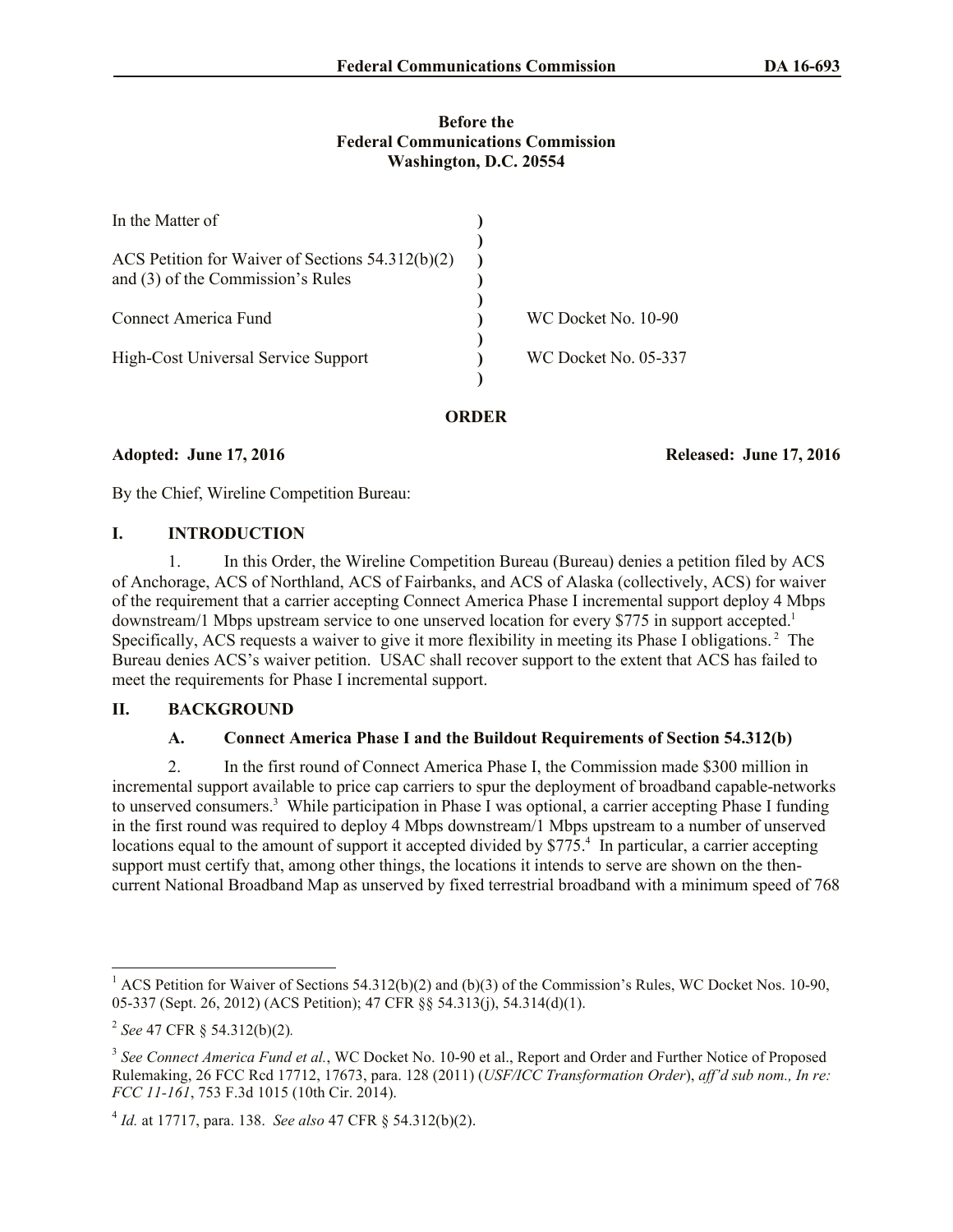kbps downstream and 200 kbps upstream and that, to the best of the carrier's knowledge, the locations are not in fact served.<sup>5</sup>

## **B. ACS's Petition for Waiver**

3. On July 24, 2012, ACS accepted \$4,185,103 in Connect America Phase I support.<sup>6</sup> This obligated ACS to deploy 4 Mbps downstream/1 Mbps upstream service to 5,401 unserved locations.<sup>7</sup> In its acceptance, ACS identified the census blocks where it intended to deploy.<sup>8</sup> However, ACS alleges that information later emerged that made it unable to meet the requirements.<sup> $\hat{9}$ </sup>

4. First, ACS claims that at the time it accepted Phase I funds, it had not yet completed a full market analysis of the areas where it planned to deploy in order to meet its Phase I buildout obligations.<sup>10</sup> According to ACS, once completed, the full market analysis showed that the return on investment was insufficient to justify deploying service to these locations.<sup>11</sup>

5. Second, when deciding which unserved locations it would deploy to under Phase I, ACS overlooked the presence of wireless Internet service providers (WISPs).<sup>12</sup> Upon reviewing the list of census blocks where ACS planned to deploy, the Bureau informed ACS that hundreds of its listed census blocks were shown as served on the then-current National Broadband Map.<sup>13</sup> ACS notes that this rendered nearly half its planned locations ineligible under Phase I.<sup>14</sup>

6. ACS asserts that due to these circumstances, it cannot use the entire amount of Phase I support it accepted absent a waiver. ACS maintains that it had already identified the lowest cost locations in its original submission, and the subsequent revelation that many of those locations were either economically infeasible to build or already shown as served would leave only 2,163 locations under the requirement to deploy to one location for every \$775 in support accepted.<sup>15</sup> In order to meet its remaining obligation to deploy to 3,238 locations, ACS seeks a waiver of the requirements contained in section  $54.312(b)(2)$  of the Commission's rules.<sup>16</sup> ACS identifies three potential alternative forms of waiver that would allow it to partially or completely satisfy its outstanding obligation.

7. First, ACS requests a waiver of the requirement to deploy 4 Mbps downstream/1 Mbps service to one location for every \$775 in support accepted.<sup>17</sup> Specifically, ACS requests a higher dollar figure be used in place of \$775. ACS notes that if the support level were set at \$5,000 per location it could deploy to an additional 115 locations, satisfying the buildout obligation for \$575,000 of the support

<sup>10</sup> *See id.* at 5.

- <sup>13</sup> *See id.* at 5.
- <sup>14</sup> *See id.*

<sup>17</sup> *Id.* at 8.

 5 *See* 47 CFR § 54.312(b)(3).

<sup>6</sup> ACS Petition at 3. *See also* Acceptance of Connect America Fund Phase I Support on Behalf of Incumbent Local Exchange Carrier Affiliates of Alaska Communications Systems Group, Inc., WC Docket Nos. 10-90, 05-337 (July 24, 2012) (ACS Acceptance).

<sup>7</sup> ACS Petition at 3. *See also* ACS Acceptance at 1.

<sup>8</sup> ACS Acceptance at Attachment.

<sup>9</sup> *See* ACS Petition at 3.

<sup>11</sup> *See id.* at 3-5.

<sup>12</sup> *See id.* at 15.

<sup>15</sup> *See id.* at 6.

<sup>16</sup> *See id.*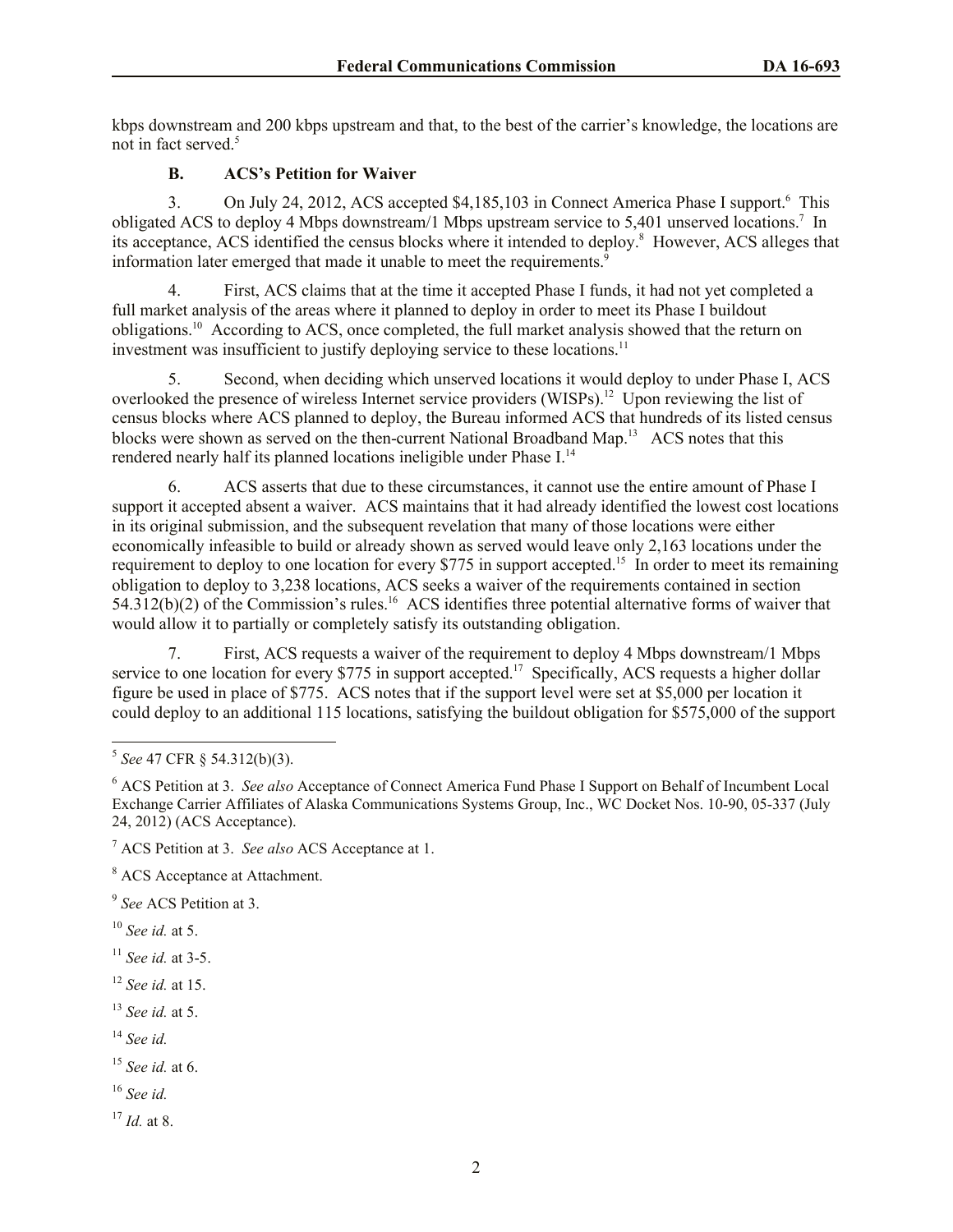it accepted.<sup>18</sup> ACS proposes that it could fulfill the obligation accompanying the remaining \$1,933,778 of its support by deploying 4 Mbps downstream/1 Mbps upstream service to 248 additional locations at a support level of  $$7,800$  per location.<sup>19</sup>

8. Second, ACS requests a waiver of the definition used to determine eligible locations.<sup>20</sup> Under the rules for the first round of Phase I incremental support, a location is considered served if it has access to fixed terrestrial Internet access service at speeds at or above 768 kbps downstream and 200 kbps upstream.<sup>21</sup> ACS requests that it be allowed to treat as unserved its own locations that have speeds at or above 768 kbps/200 kbps but below 1.5 Mbps downstream.<sup>22</sup> According to ACS, this would allow it to upgrade  $3,238$  locations to speeds in line with the Commission's broadband benchmarks,<sup>23</sup> thereby fulfilling ACS's entire buildout obligation at a rate of \$775 per location.<sup>24</sup>

9. Third, ACS requests a waiver of the definition of unserved. Specifically, ACS requests that the locations that are served only by a WISP should be deemed unserved.<sup>25</sup> ACS alleges that the service offered by WISPs suffers from technological shortcomings that a wireline provider such as ACS does not contend with.<sup>26</sup> While these WISPs have service areas covering a large number of locations, ACS claims that only a small fraction of those locations are actual customers of the WISPs.<sup>27</sup> Furthermore, ACS argues that because WISPs are not regulated as telecommunications entities, they cannot be relied on to provide a dependable and stable source of broadband.<sup>28</sup> ACS claims that if the locations in the service territory of these WISPs were treated as unserved, ACS could deploy 4 Mbps downstream/1 Mbps upstream to an additional 567 locations.<sup>29</sup>

10. Several commenters opposed ACS's position on these points. AlasConnect submitted comments contradicting ACS's contentions, noting specifically that AlasConnect does provide service to residential customers.<sup>30</sup> Other commenters challenged ACS's assertions that WISPs provide inferior service, arguing that ACS relies on inaccurate information or faulty assumptions in making its arguments.<sup>31</sup> For example, SPITSwSPOTS noted in its opposition that capacity constraints are overcome

<sup>19</sup> *Id.*

<sup>20</sup> *Id.* at 9.

<sup>21</sup> *See USF/ICC Transformation Order*, 26 FCC Rcd at 17720, para. 146.

<sup>22</sup> *See* ACS Petition at 10.

 $^{23}$  The broadband public interest obligation at the time was 4 Mbps downstream/1 Mbps upstream. The Commission subsequently increased the minimum requirement for Phase II of the Connect America Fund to 10 Mbps downstream/1 Mbps upstream. *Connect America Fund et al.*, WC Docket No. 10-90 et al., Report and Order, 29 FCC Rcd 15644, 15649, para. 15 (2014).

<sup>24</sup> *See* ACS Petition at 10*.*

<sup>25</sup> *See id.* at 11-12.

<sup>26</sup> *See id.* at 12, 16.

<sup>27</sup> *See id.* at 17-19.

<sup>28</sup> *See id.* at 16-17.

<sup>29</sup> *Id.* at 12.

<sup>30</sup> See Comments of AlasConnect on ACS' Petition for Waiver, WC Docket Nos. 10-90, 05-337, at 4 (Oct. 11, 2012).

<sup>31</sup> See Opposition of the Wireless Internet Service Providers Association to Petition for Waiver, WC Docket Nos. 10-90, 05-337, at 13-16 (Oct. 12, 2012); *see also* Opposition of SPITwSPOTS Inc. to Petition for Waiver, WC Docket Nos. 10-90, 05-337, at 6-8 (Oct. 12, 2012).

l <sup>18</sup> *See id.*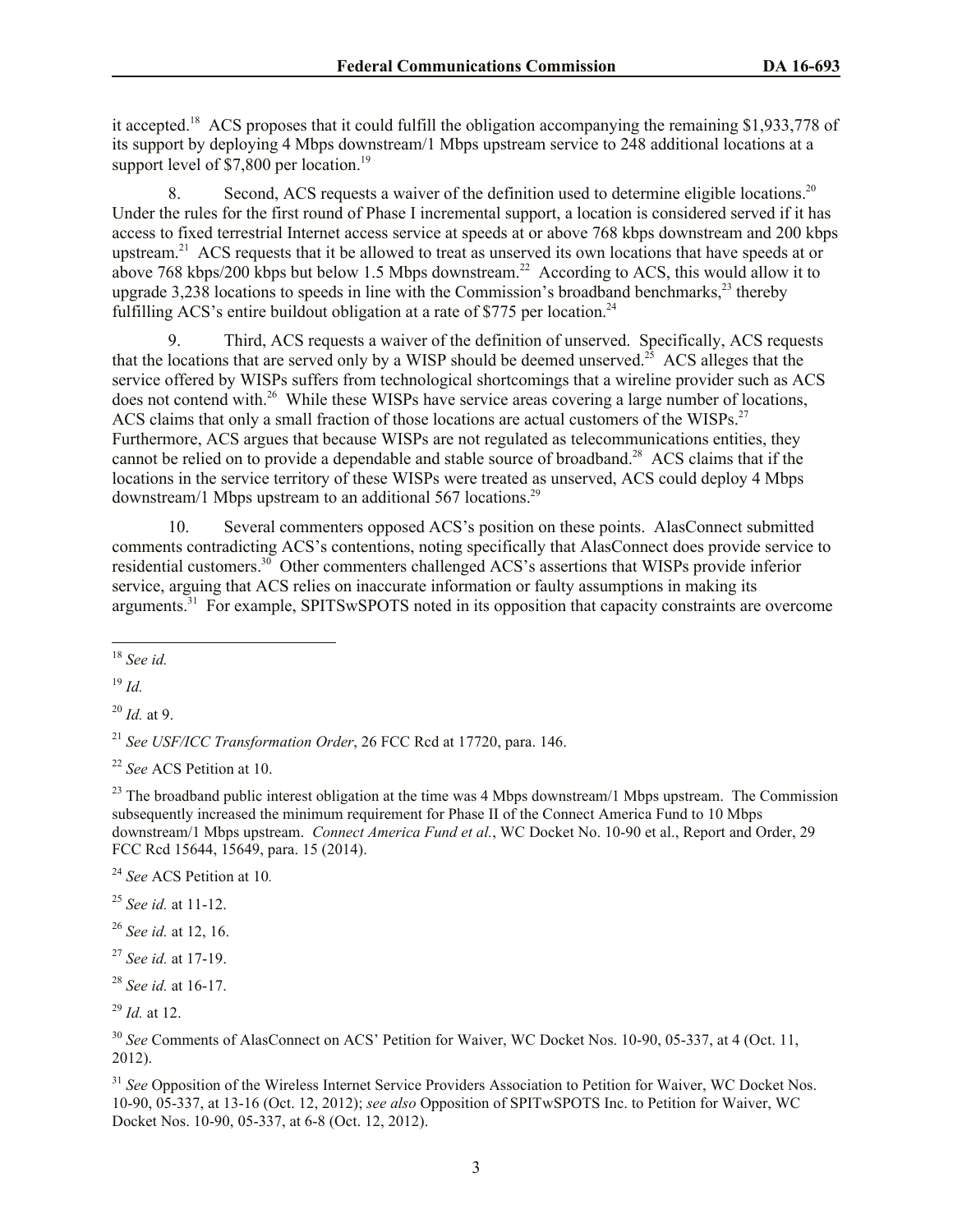through using different spectrum, adding access points, and employing other design and operational techniques. $32$ 

11. ACS argues that special circumstances justify the grant of this waiver. In addition to the results of the market analysis and the unanticipated presence of WISPs, ACS claims that the unique conditions in Alaska, such as a short construction season and higher costs of deploying infrastructure, place ACS in a unique position relative to other carriers.<sup>33</sup> Additionally, ACS argues that granting the waiver would serve the public interest by allowing ACS to use its currently allocated funds to reach the greatest number of unserved locations as possible, even if that number is less than the originally anticipated  $5,401.^{34}$ 

## **III. DISCUSSION**

12. The Bureau denies ACS's petition for waiver.<sup>35</sup> Based on the information before us, the Bureau concludes that the special circumstances alleged by ACS are insufficient to justify a waiver, and that grant of a waiver would not be in the public interest.

13. The factors cited by ACS do not amount to special circumstances. Two of the purported special circumstances cited by ACS—its market analysis revealing that the buildout was not economically feasible, and the discovery that many of the planned locations were already served by WISPs—were created entirely by ACS's actions. ACS chose to accept Connect America funds without having completed its market analysis, even though there was clearly the possibility that the analysis would lead to a conclusion that the areas were uneconomical to build with the amount of support provided. ACS nonetheless decided to accept the full amount of funding. Simply put, buyer's remorse is not grounds for a waiver. Similarly, the discovery that many of the locations believed to be unserved were in fact served was not caused by some external force or condition, such as an error in the National Broadband Map that subsequently corrected by a third party. Instead, it was the result of ACS neglecting to check the map for fixed wireless service. Failure of ACS to exercise due diligence before accepting the allocated funds does not constitute special circumstances.

14. ACS further argues that the conditions in Alaska, as compared to the contiguous United States, give rise to special circumstances. ACS asserts that \$775 is an inadequate subsidy to connect to an unserved location, given Alaska's increased labor costs, short building season, and additional infrastructure needs.<sup>36</sup> However, this argument fails on two grounds. First, the costs and constraints of building a telecommunications network in Alaska were presumably known to ACS at the time it accepted funding; if these factors made accepting \$775 per location untenable, ACS should have taken such information into consideration when it decided to accept all of its allocated funding and obligate itself to deploying to 5,401 unserved locations. Second, while ACS claims that it is in a unique situation due to the costs associated with deploying broadband to locations in Alaska, its arguments are substantially

<sup>34</sup> *See id.* at 26.

l

<sup>32</sup> *See* Opposition of SPITwSPOTS Inc. to Petition for Waiver at 7.

<sup>33</sup> *See* ACS Petition at 20-21.

 $35$  Generally, the Commission's rules may be waived if good cause is shown. 47 CFR  $\S$  1.3. The Commission may exercise its discretion to waive a rule where the particular facts make strict compliance inconsistent with the public interest. *Northeast Cellular Telephone Co. v. FCC*, 897 F.2d 1164, 1166 (D.C. Cir. 1990) (*Northeast Cellular*). In addition, the Commission may take into account considerations of hardship, equity, or more effective implementation of overall policy on an individual basis. *WAIT Radio v. FCC*, 418 F.2d 1153, 1159 (D.C. Cir. 1969); *Northeast Cellular*, 897 F.2d at 1166. Waiver of the Commission's rules is appropriate only if both (i) special circumstances warrant a deviation from the general rule, and (ii) such deviation will serve the public interest. *Northeast Cellular*, 897 F.2d at 1166. The party seeking a waiver faces a high hurdle to demonstrate these two elements and obtain the relief it requests. *See WAIT Radio*, 418 F.2d at 1157.

<sup>36</sup> *See* ACS Petition at 21-23.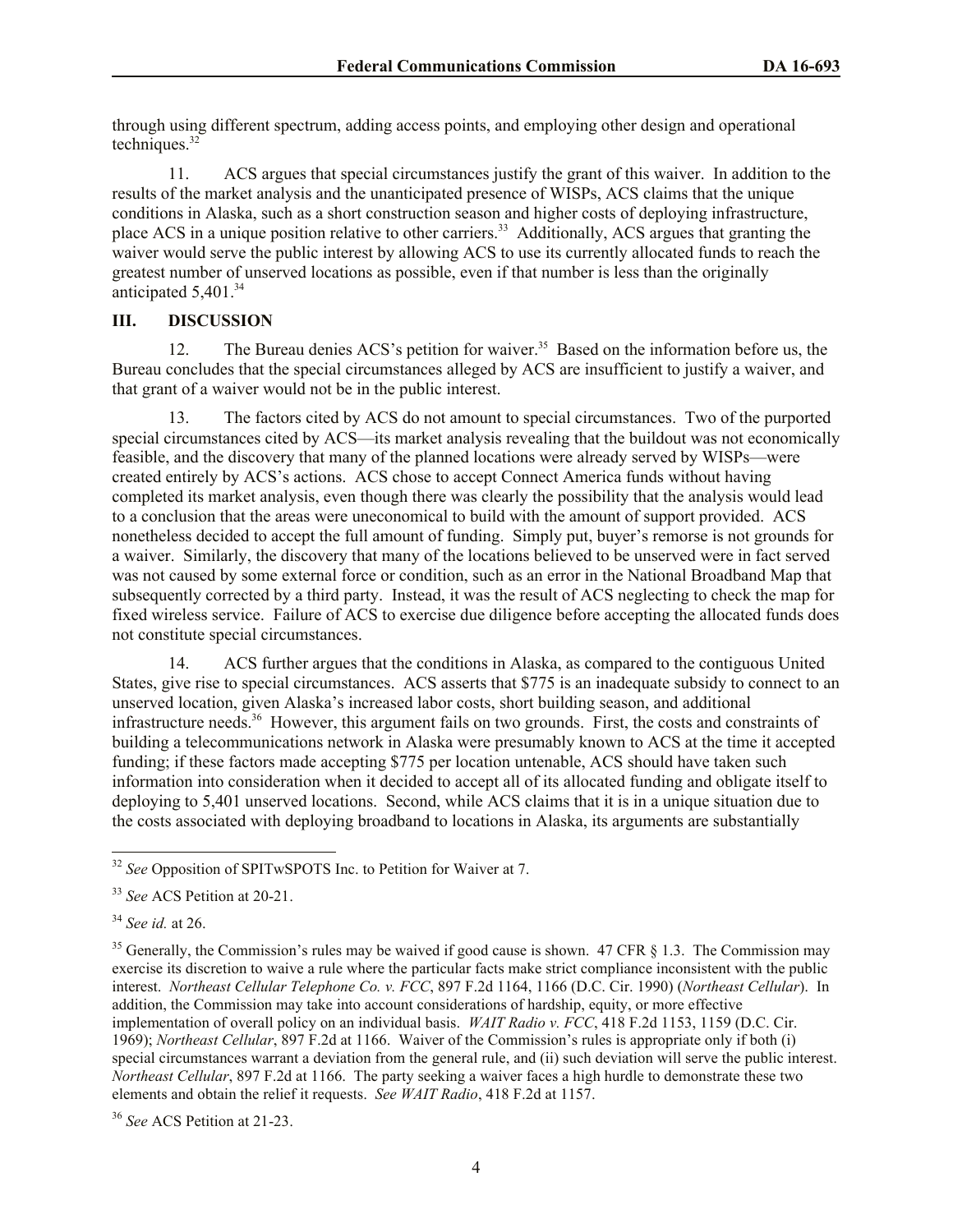similar to those the Commission has previously rejected in Phase I. Other carriers filed petitions for reconsideration claiming that the costs of connecting to unserved locations in their territories were substantially higher than the costs faced by other carriers.<sup>37</sup> However, the Commission ultimately rejected this line of argument for Phase I, refusing to adopt a carrier-specific cost metric.<sup>38</sup> ACS offers no persuasive reason to deviate from this precedent. For these reasons, the alleged additional costs of building in Alaska do not constitute special circumstances justifying a waiver.<sup>39</sup>

15. We also are not persuaded by ACS's assertion that the public interest is served by allowing ACS to meet relaxed deployment requirements with its accepted Phase I incremental support.<sup>40</sup> The goal of Phase I was to "spur immediate broadband deployment to as many unserved locations as possible;"<sup>41</sup> it was not to ensure that carriers spent all allocated funds.<sup>42</sup> Merely spending the allocated funds for the sake of spending is not in the public interest. Indeed, the Commission recognized that some allocated funds might not be claimed in Phase I.<sup>43</sup> The *USF/ICC Transformation Order* provided that remaining funds could be used in other ways to advance the Commission's broadband objectives.<sup>44</sup>

16. We do not agree with ACS that it should be allowed to upgrade infrastructure to locations it currently serves with lower speed Internet access, bringing those locations up to the Commission's 4/1 Mbps standard for Phase I.<sup>45</sup> While providing faster service to those who already have access to some level of service is a valuable and laudable objective, it was not the goal of Connect America Phase I. The Commission clearly articulated that the goal of Phase I was to provide broadband-capable networks to those who lacked access to any broadband at all.<sup>46</sup> This position was further reinforced in the *Second Order on Reconsideration*, where the Commission stated, "[T]he Commission's focus in CAF Phase I was to spur broadband deployment to consumers who lack access to broadband, not to improve service for those who already have access to some form of high-speed Internet access."<sup>47</sup>

17. ACS also argues that the fact that approximately 60 percent of Phase I incremental support money was declined by carriers in the first round constitutes changed circumstances under which the Commission should reexamine its prior decisions regarding underserved locations.<sup>48</sup> However, as noted above, the goal of Phase I was not to ensure that all \$300 million in allocated Phase I incremental

<sup>39</sup> We note that ACS is proposing to spend an average of \$6,900 per location to deploy 4 Mbps downstream/1 Mbps upstream to the additional 363 locations. This is nearly nine times the standard Phase I incremental support amount.

<sup>40</sup> ACS Petition at 26.

<sup>43</sup> *See id.*

l

<sup>44</sup> *See USF/ICC Transformation Order*, 26 FCC Rcd 17717-18, para. 138 n.221.

<sup>45</sup> *See* ACS Petition at 10.

<sup>&</sup>lt;sup>37</sup> See Frontier Communications Corp. and Windstream Communications, Inc., WC Docket No. 10-90 et al., Petition for Reconsideration and/or Clarification, at 12-20 (Dec. 29, 2011); United States Telecom Association, WC Docket No. 10-90 et al., Petition for Reconsideration, at 3-5 (Dec. 29, 2011).

<sup>&</sup>lt;sup>38</sup> See Connect America Fund et al., WC Docket 10-90 et al., Second Order on Reconsideration, 27 FCC Rcd 4648, 4656-57, paras. 22-26 (2012) (*Second Order on Reconsideration*).

<sup>41</sup> *USF/ICC Transformation Order*, 26 FCC Rcd at 17718, para. 139.

<sup>42</sup> *See Second Order on Reconsideration*, 27 FCC Rcd at 4654, para. 20.

<sup>46</sup> *USF/ICC Transformation Order*, 26 FCC Rcd at 17712, para. 127 ("As a first step to delivering robust, scalable broadband to these *unserved* areas, the first phase of the CAF will provide the opportunity for price cap carriers to begin extending broadband service to hundreds of thousands of *unserved* locations in their territories." (emphasis added)).

<sup>47</sup> *Second Order on Reconsideration*, 27 FCC Rcd at 4654, para. 21.

<sup>48</sup> *See* ACS Petition at 10.